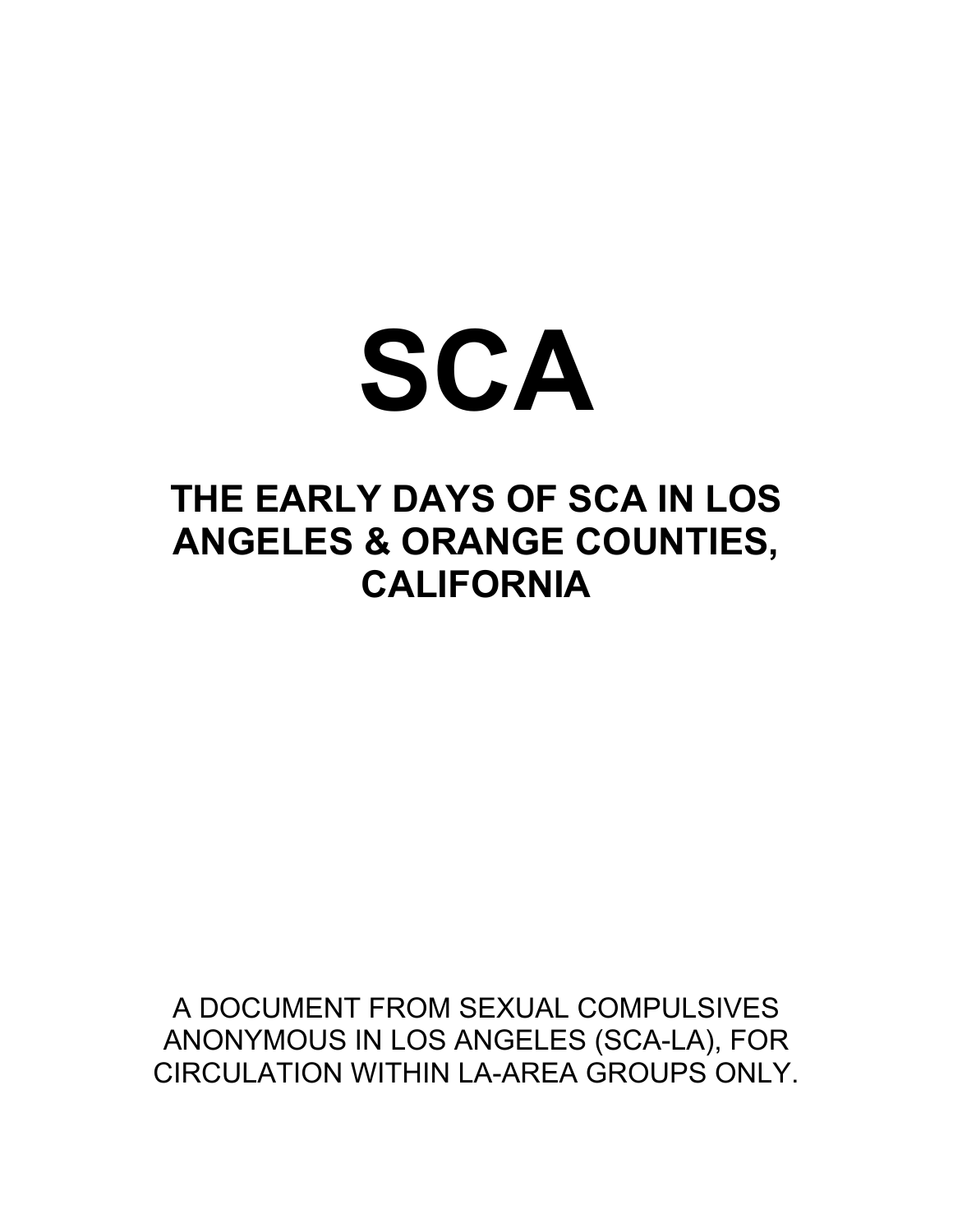## **THE EARLY DAYS OF SCA IN LOS ANGELES & ORANGE COUNTIES, CALIFORNIA**

Before we discuss the early days of Sexual Compulsives Anonymous (SCA) in Los Angeles (LA) and Orange counties, we want to convey a sense of what life was like before programs such as  $SCA$  existed.<sup>1</sup> They called our age group "Baby Boomers" and we came to maturity in the 1960's, 70's and early 1980's. We were such a large percentage of the population at the time that we felt a kind of hubris: We could do what we wanted. The word we used to describe it was "liberation." Our anthem was "Sex, drugs and rock-n-roll." Understandably, older generations did not like it  $^2$ 

Our sexuality stopped working for those of us who are sexual compulsives. Instead, our sexuality seemed to have transformed us into servants. We no longer enjoyed some components of our sexuality, but try as we might, we could not stop being sexual. This was the opposite of liberation.

Our point here is that the first SCA meeting in Los Angeles arose out of a need—a need that was felt most strongly in the gay, lesbian, bisexual, transgender and questioning (GLBTQ) community. Our social and religious leaders felt it, and the police certainly felt that the "sexual revolution" as it was called, had gotten out of control. These three groups were ready to lend support to anyone or anything that could help.

Frank L., who wound up starting the first SCA meeting in LA, had been arrested for having sex in public toilets. He repeatedly tried to stop placing himself in legal jeopardy, but after his tenth arrest, he was given an ultimatum by the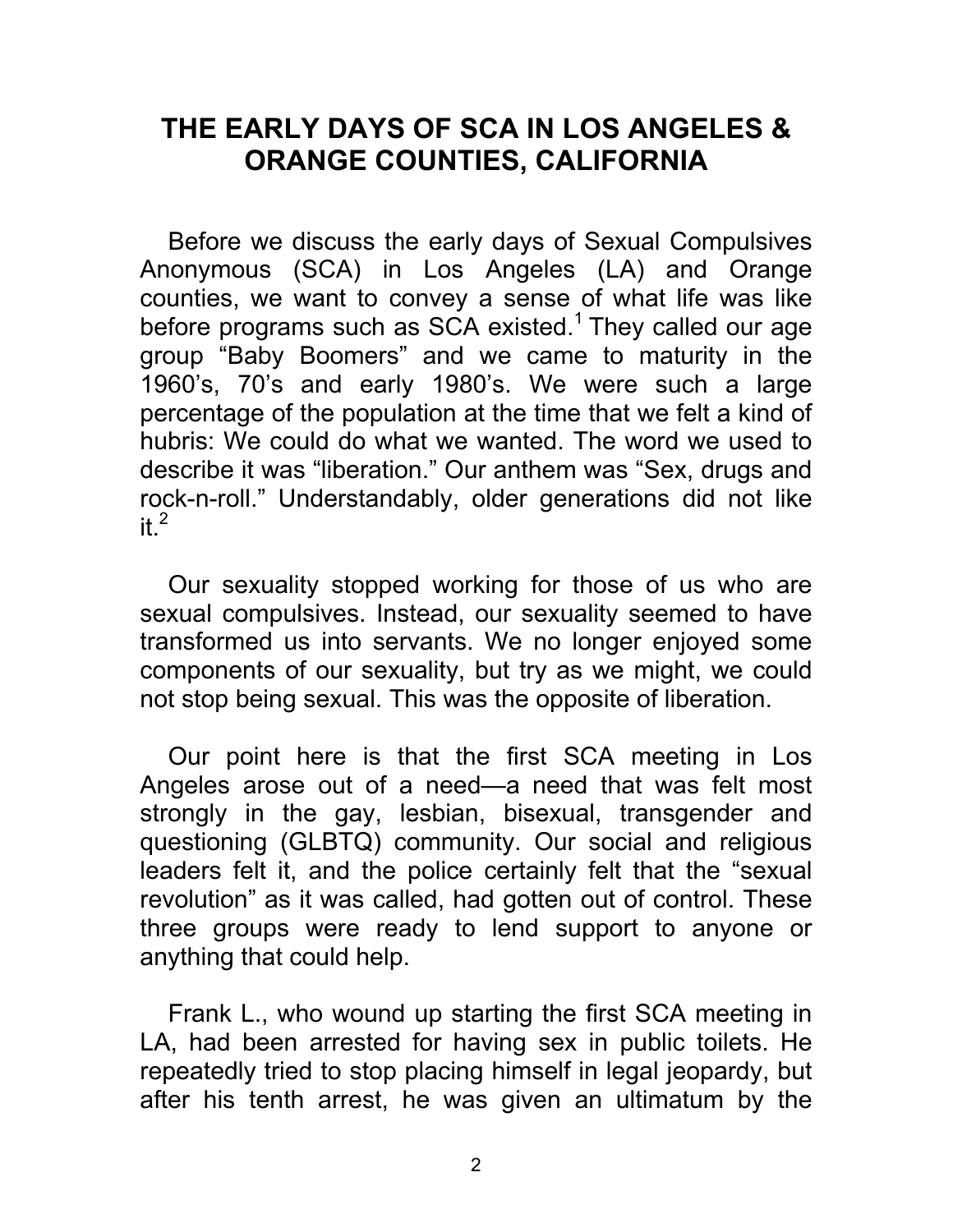judge: "Either get some help with your problem or I am going to take you off the streets and put you in jail."<sup>3</sup>

In the autumn of 1972, Frank L. contacted the Metropolitan Community Church (MCC), in LA. They were sympathetic, but knew of no organization to which they could refer him. Neither did they have anyone in the church to take on the task of reforming people arrested for sex acts in public places. They suggested that he form some kind of self-help group himself, and offered him meeting space at their church.

Frank L. had been to psychologists and other helping professionals, but did not see significant improvement in his sexually compulsive behavior. In desperation, he decided to form a group patterned after Alcoholics Anonymous. It took until April  $26<sup>th</sup>$ , of 1973 for the first Sexual Compulsives Anonymous meeting at the MCC. This is the date to which we in LA look, as our start. $4$ 

From the beginning, we used the *Twelve Steps* and *Twelve Traditions* as adapted from Alcoholics Anonymous (AA), and we had a shorter version of the *Statement of Purpose*. Though they are quite different today, we had *Twenty Questions*, entitled *"Is SCA For You?"*

Frank L., and SCA's early members here wrote letters, contacted newspapers, magazines and went on radio stations to spread the message that there was a program for anyone who wanted to stop having compulsive sex. Some of us took a long time to become ready for recovery in SCA, but we heard the message and it stuck with us. Some prosecutors, attorneys, probation officers and judges heard it too, and eventually referred appropriate cases to us.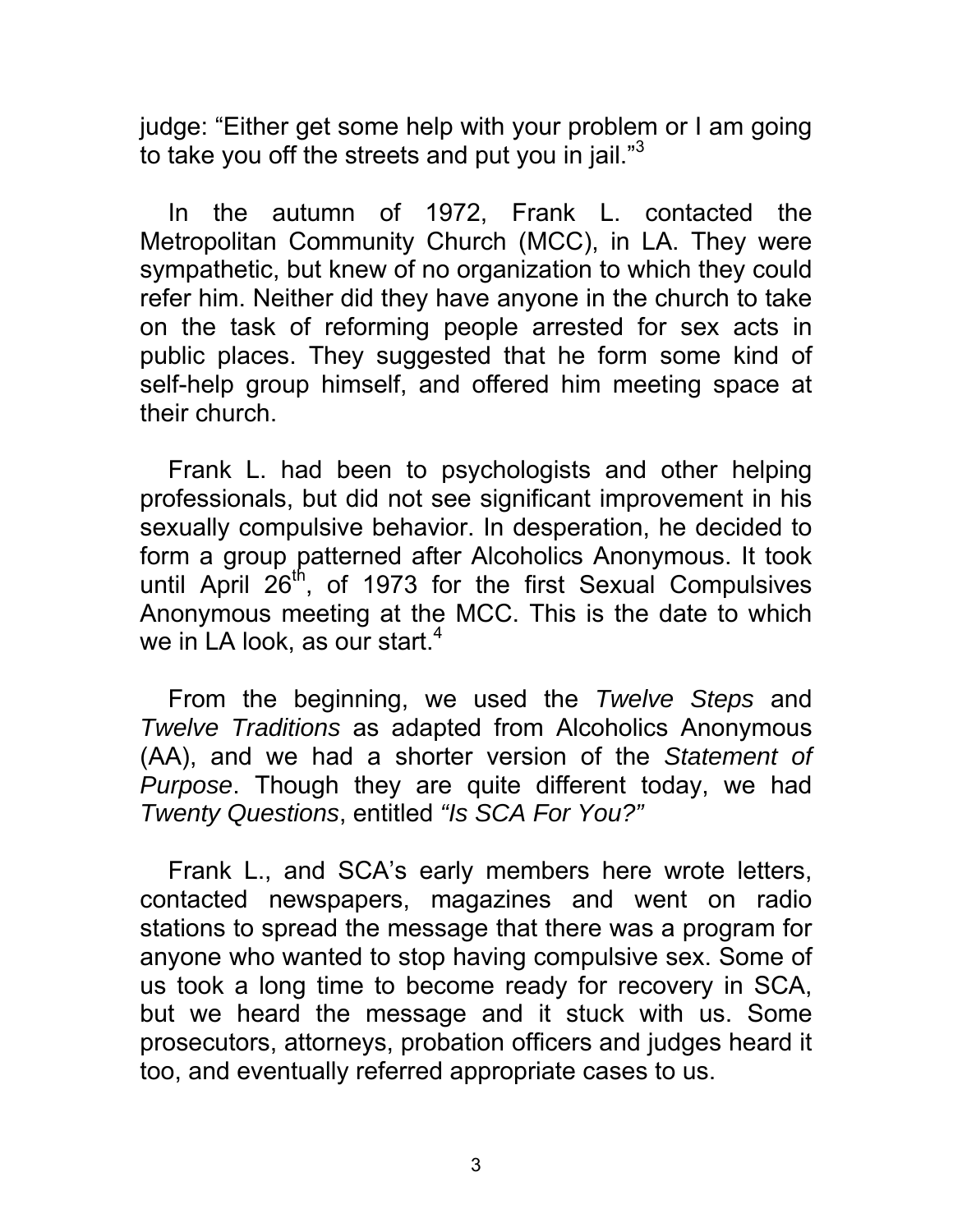By August of 1976, new meetings were started in Orange County and LA's Silver Lake District. And the SCA meeting at the MCC had moved to the Gay Community Services Center of LA. Though early attendees were mostly homosexual men with some lesbian women, bisexual and heterosexual men, the meeting format and materials were structured to be inclusive of anyone who might be sexually compulsive, regardless of sexual orientation, gender, class, race or ethnicity.

Most early SCA members in LA had legal problems centered on their sexual compulsion<sup>5</sup>. Just like today, attendees who met their obligation to attend, often decided not to return. Members who had attended other Twelve Step programs recognized that we had to carry the message to still more sexually compulsive people, if *we* were to stay sexually sober ourselves. We believe this outreach to the community, stimulated public interest in the concept of sexual compulsion.

We were addicted to instant gratification and hunting for sexual encounters. We took risks in the search for sex and love, and the danger we encountered certainly excited us. The anonymous aspect of sex in public places made us feel exempt from the consequences of "acting out" our sexual or romantic fantasies<sup>6</sup>. Ironically, we were obsessed with secrecy, despite the fact that we often had sex with strangers in public spaces.

Foolishly, we thought our other relationships would be unaffected by our sexual compulsion. But they *were* affected. Relations with family became strained. We lost friends, lovers and employment. We were exposed as sexually compulsive, despite our best efforts to hide it. This

4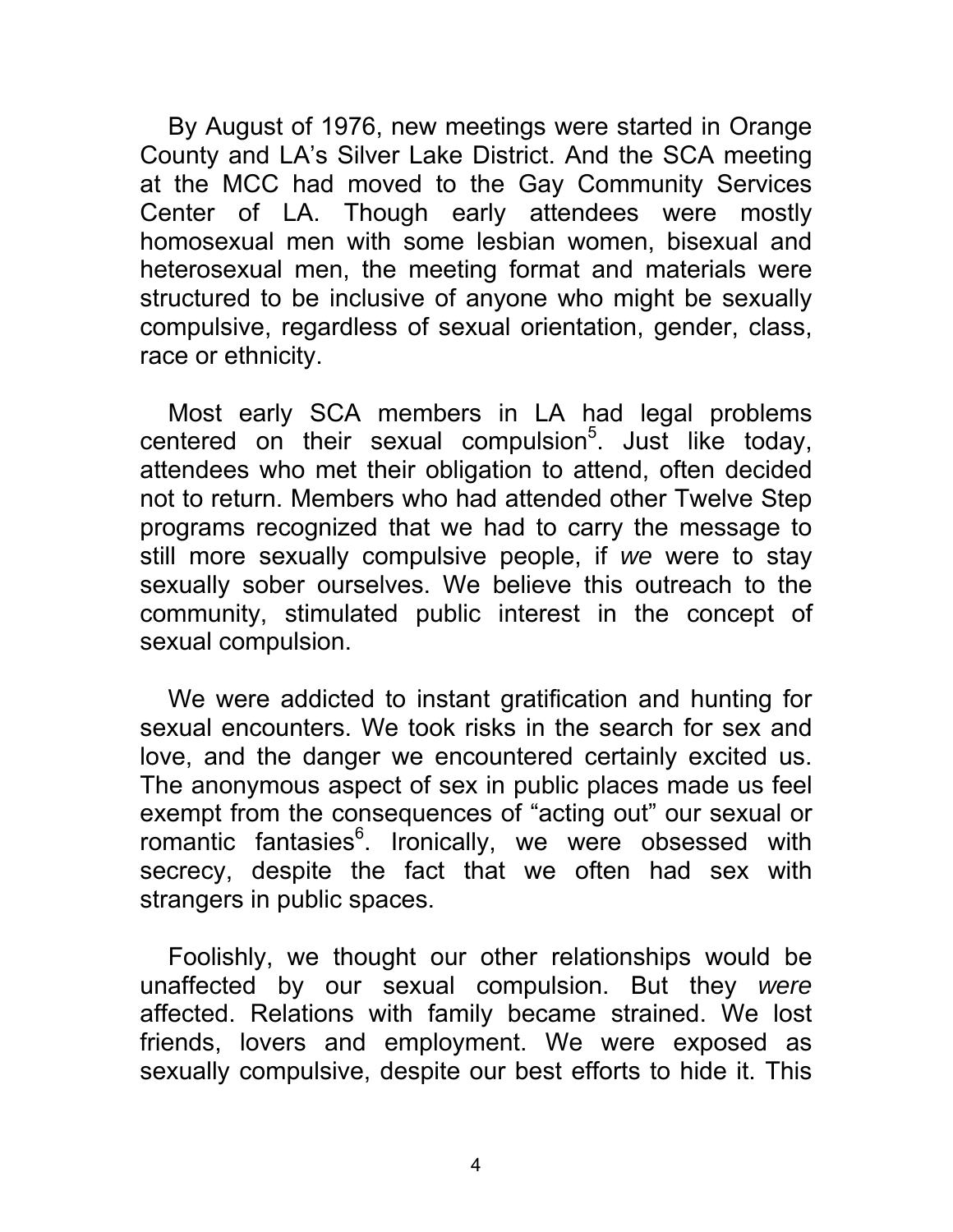exposure produced shame, and fueled a further descent into sexual compulsion<sup>7</sup>.

Finally, we were ready to admit that we could not manage this problem alone; however, few understood how to apply the Twelve Steps. We went to meetings, and did our best to pay attention to the solutions offered, but early meetings were often sexually charged, and the sharing was sometimes very graphic in its detail. The strength of our recovery grew slowly<sup>8</sup>. We had *both* the desire to stop having compulsive sex, as well as the desire to anesthetize the painful feelings we were experiencing $^9$ .

Early SCA meetings in LA had somewhat controversial approaches to recovery: We emphasized distraction from sexually compulsive acts, and the importance of long-term relationships; we set aside meeting time to state resources we would use, commitments we would make to our recovery, and we encouraged each other to keep these commitments<sup>10</sup>. In time, we hoped to modify or eradicate the sexual compulsion. We recognized the importance of instilling an ethic of giving back to the program—of helping others to achieve the recovery we received.

Just as it had happened with the maturation of AA, the general membership of SCA in Los Angeles changed. We went from being members whose lives had been *so* completely turned over to sexual compulsion, into being sexual compulsives who still had some integrity upon entering the Fellowship. It is still true that meeting attendees are here to improve their lives, but the amount of improvement now needed to bring us up to parity with the rest of society is frequently not as much as it was for our oldtimers. We have indeed raised the level at which members can identify that they belong with  $us<sup>11</sup>$ .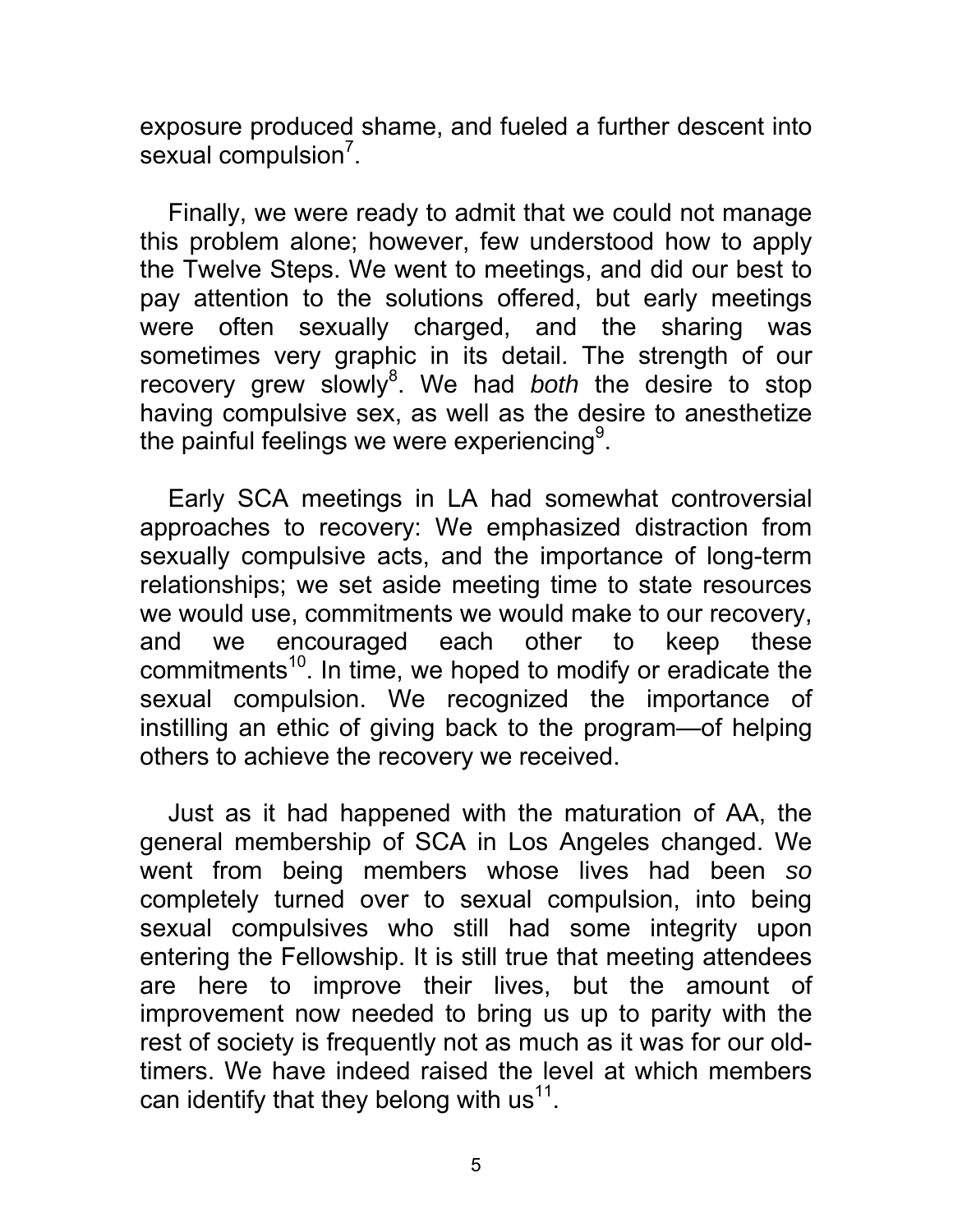As of this writing, Frank L., the person who started SCA in LA, was sometimes seen at meetings, but at some point in the late 1970s, his attendance at meetings became sporadic. Although some long-time members knew of Frank L.'s importance to SCA, our collective memory of SCA in LA being started by Frank L. was lost. By the early 1980s, the number of meetings dwindled to one. It was at noon on Saturdays, in the Gay & Lesbian Community Services Center, in Hollywood<sup>12</sup>,  $^{13}$ .

Public interest in the concept of sexual compulsion escalated when Dr. Patrick Carnes, went on popular talk shows to discuss it as an addiction, rather than an indulgence<sup>14</sup>. Fear of the Acquired Immune Deficiency Syndrome (AIDS), drove many of us into SCA meetings, especially when we could not stop the behaviors that put us at risk for being infected with the Human Immunodeficiency Virus  $(HIV)^{15}$ .

When a test for HIV finally became available, it took two weeks to get the results. Dwelling on the potential test result, and the AIDS epidemic in general pushed us to drop our hesitation and talk or cry about the problems we faced<sup>16</sup>. One of our meetings was upstairs from an LA area clinic that tested for HIV. Well-meaning clinicians, who had delivered the bad news of a positive test result, often referred the patient to our upstairs meeting. This frequently caused bewilderment, because we provide no health services, or medications. At first this was looked upon as disruptive to the meeting, but in time we accepted it as another opportunity to reach sexual compulsives who were still suffering<sup>17</sup>.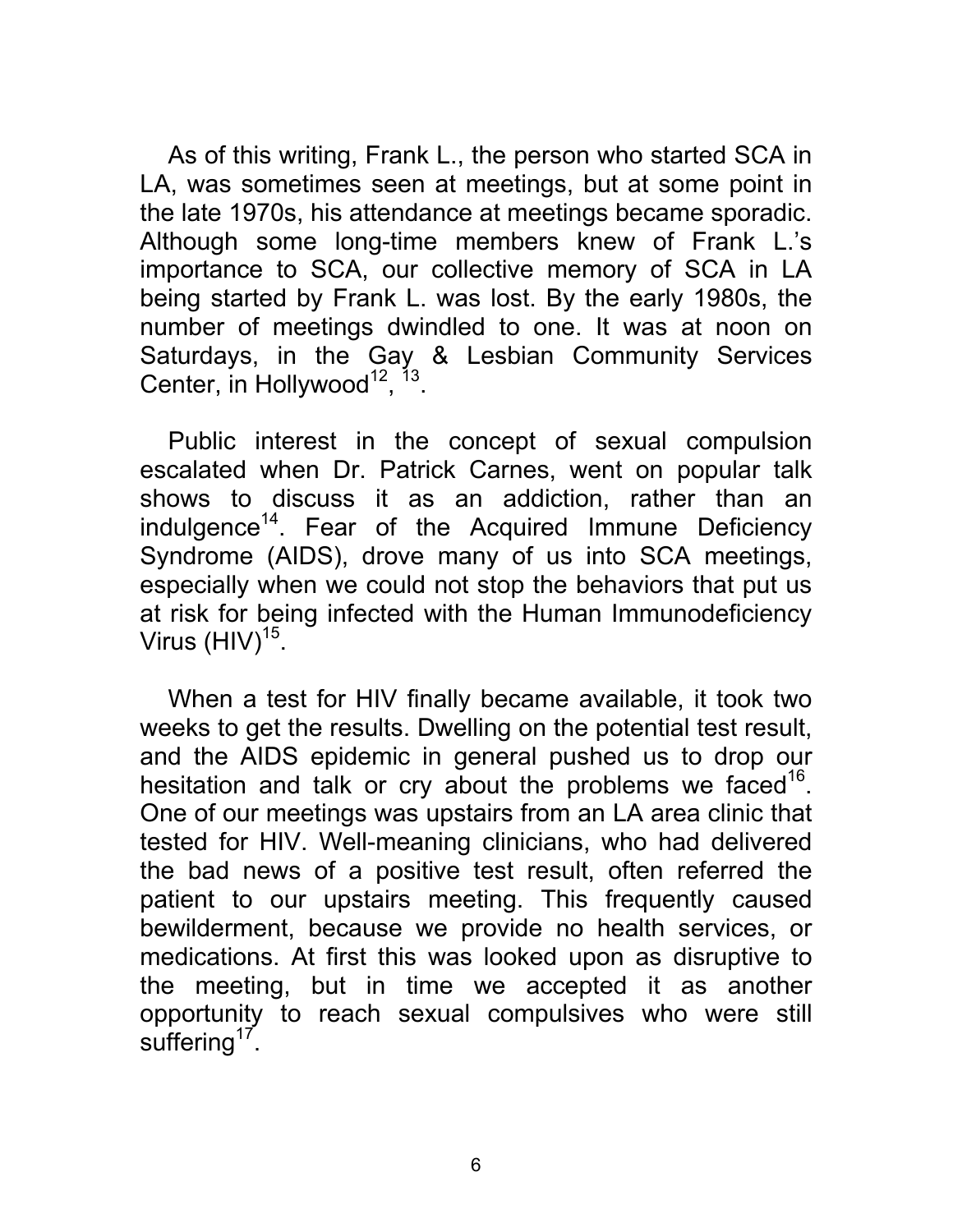As recovery spread, attendance at meetings increased. We needed more than just a few SCA meetings a week. We believed in the concept of attending a meeting every day, to help establish a period of abstinence. We started meetings where they had the best chance of success, regardless of personal convenience. Also for many of us old-timers, no meeting was complete without fellowship afterwards. We often directed sponsees to join us at SCA meetings and at the fellowship afterwards. The sponsees who argued against it, said they were too busy to make such a drastic commitment of time. But eventually every night of the week had a meeting in LA, and most attendees went out to fellowship.

Nothing attracts a crowd like a crowd. Picture twenty or more sexual compulsives descending upon coffee shops near our meeting sites, to linger for hours in laughter and comradery. We were struggling to stay sexually sober and fellowship was a welcome oasis in the shame of addiction. For many of us, fellowship was the first time we stepped out of isolation to experience merriment, community and unconditional friendship. Friendships formed that have lasted twenty to thirty years in sobriety.

Some of these new groups met at Alano clubs $^{18}$ , which seemed to be a natural fit for us. Key factors were: that they rented out affordable space for our meetings; and we were in close proximity to people attending other Twelve Step meetings in the building, who may also benefit from attendance at SCA meetings.

One new SCA group formed because its members wanted to hand out "chips" or medallions to recognize various lengths of abstention from the behaviors we considered most harmful. Recognizing lengths of sexual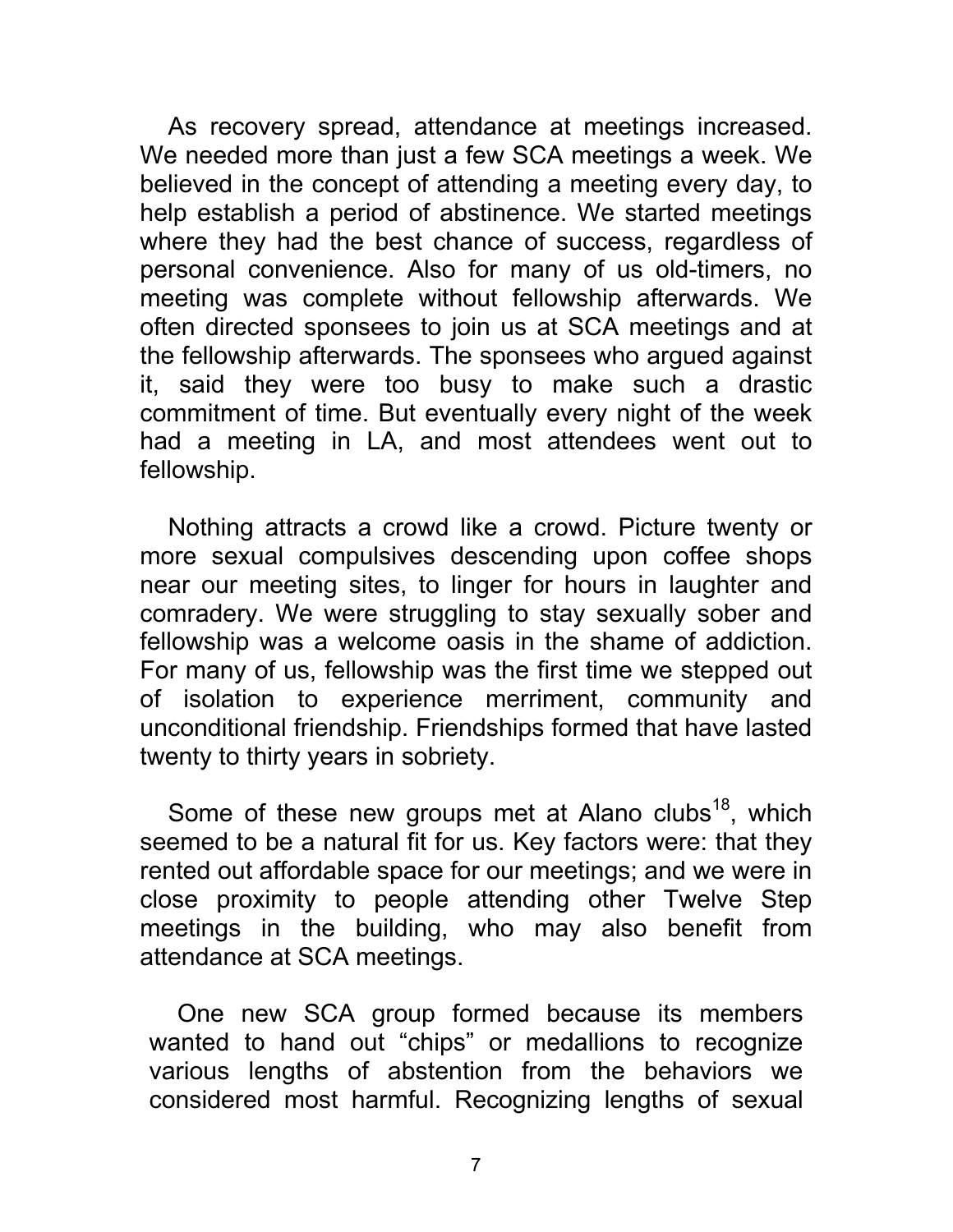sobriety was controversial, causing conflict and debate amongst our membership. Some of us objected to presenting chips because, we saw our sexuality as a right; which no one was going to determine for us. We feared exchanging one kind of police force for another.

Others had difficulty differentiating between sobriety for alcohol and sobriety for compulsive sex. In A.A., complete abstention is the accepted definition of sobriety and abstention is helpful to work the A.A. program of recovery. Sex is an intrinsic part of our makeup as human beings, and to define sexual sobriety seemed to ask for continual evaluation of this concept.

The discussion opened up a can of worms with regard to letting the sexual compulsive decide what behaviors were prohibited or permitted on a sexual recovery plan. Some groups objected to a person claiming sexual sobriety because they were abstinent on one or two behaviors while acting-out on others. People felt resentful that someone else got to take chips, where they reset their time for the same behaviors.

After months of discussion, the members who wanted chips couldn't get any meeting to agree, so they started a meeting themselves. Like SCA in New York, the "chip meeting" chose to base its definition of sobriety on the Overeaters Anonymous (OA), model of abstinence: Each member defines sexual sobriety for themselves, based upon selected sexual behaviors that make their lives unmanageable. An early SCA member in LA, H.B., wrote a template for writing a sexual recovery plan, with two columns—a right and left side—based upon Patrick Carnes' S.A.F.E. formula from his book "*Out of the Shadows*." Within a year, every meeting in LA and Orange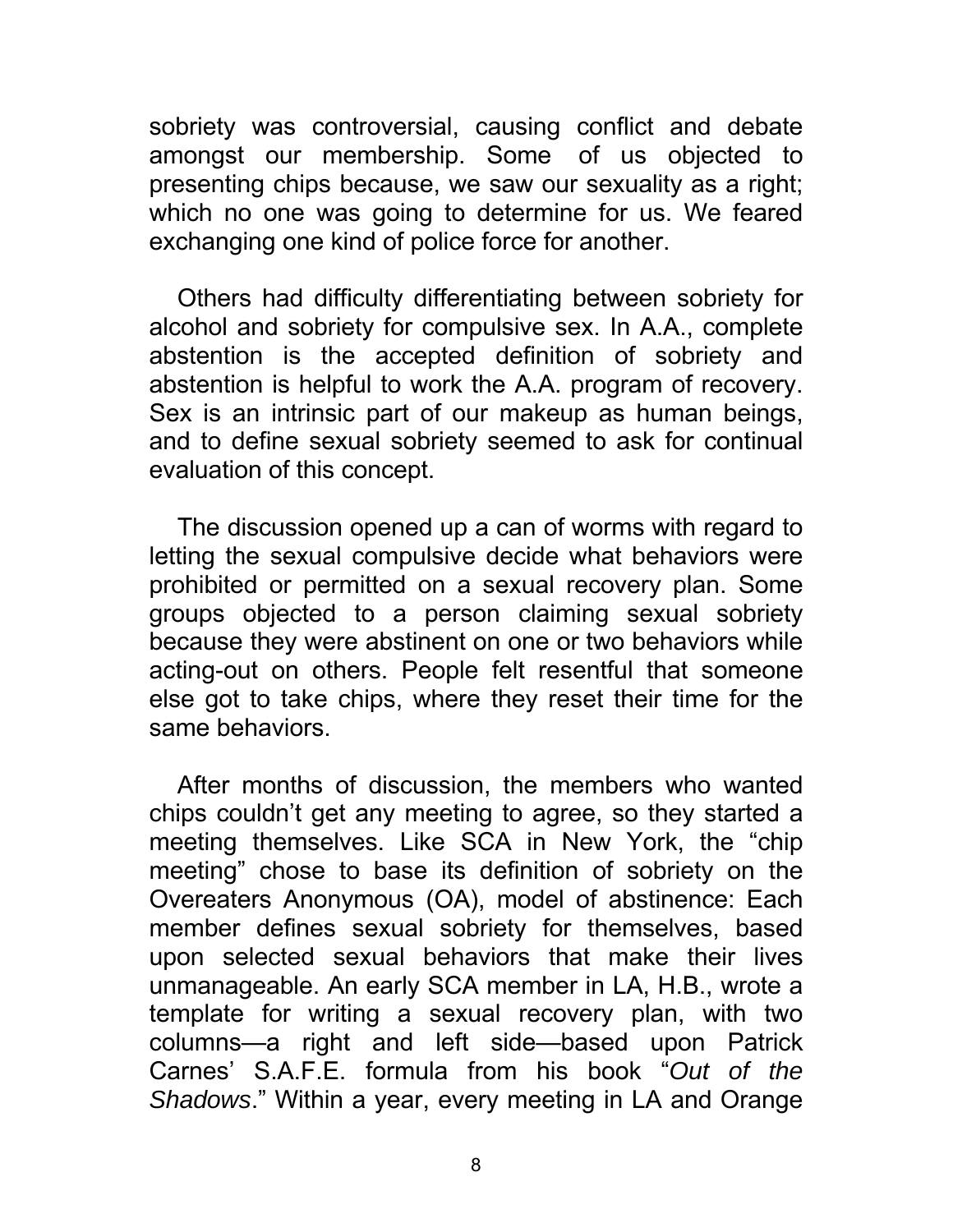counties recognized this approach to defining sexual abstinence and accepted it as helpful in measuring sexual sobriety.

These controversies turned out to be nothing more than growing pains. Everyone was in early sobriety and emotions were raw. Feelings that had been anesthetized by sex for years, began to surface and often gravitated like a lightning rod toward decisions that affected the group. Sometimes business discussions would last for the entire meeting, often over issues as basic as how to arrange the chairs. Many people acted out over these conflicts, and some never returned.

Just like how A.A. had to formulate the Twelve Traditions and the principals of how the group must survive, we SCAs in LA and Orange County had to have our own controversies and conflicts to arrive at our own conclusions. When our first female newcomer showed up at a meeting, she wasn't allowed in until the group conscience prevailed. Like the early AA members, we were afraid of loosing our safe haven. However, as more people accumulated longer lengths of sobriety, things calmed down and we learned to look to the Twelve Traditions instead of trying to reinvent the wheel.

As recovery began to flower among our membership, the spirit of SCA meetings in LA and Orange counties changed<sup>19</sup>. We demonstrated to everyone, that a period of sexual sobriety could be achieved, and if lost, that it could be regained<sup>20</sup>. Recovery among these members had a synergistic effect, similar but the opposite of the way in which shame about our sexual compulsion accelerated the unmanageability of our lives in its active phase.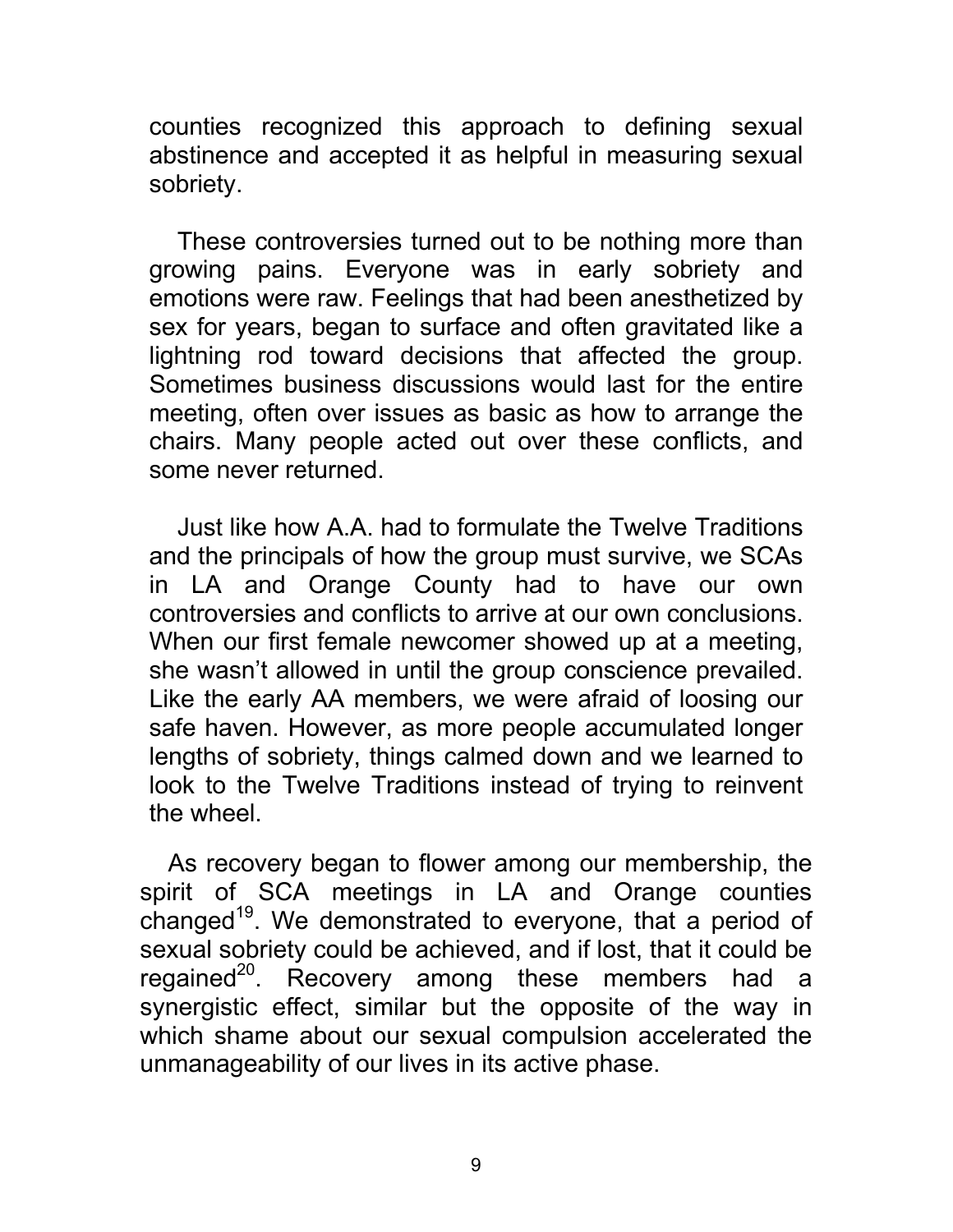Another of these groups was a Step Study group, reading and talking about how to work the Twelve Steps and Traditions. We used literature from other Twelve-Step Fellowships, and consumed any new piece of literature as it became available. We were especially pleased when what we now call "S-Fellowships"<sup>21</sup> developed literature mentioning sexually compulsive behavior by name. Up until then, we had nothing like it. This was yet another step toward recovery.

Because of an SCA member, Michael M., who traveled around the US, we discovered that New York had SCA meetings with a different, more refined set of literature. SCA in New York had developed the "*Tools*" and "*Ten Characteristics Most Of Us Seem To Have In Common*" as well as a different collection of the "*Twenty Questions*". Michael M. brought New York's literature back to Los Angeles, and because of its sophistication, their consistent presence of long-term members and in the absence of a voice to the contrary, we assumed that SCA was started in New York<sup>22</sup>

As the number of SCA meetings in LA and Orange County grew, we formed an Intergroup. Each group was asked to elect a delegate to attend monthly Intergroup meetings, though any member is and has always been welcome. Intergroup delegates brought food, and when the meeting concluded, we all shared a meal. At first, our Intergroup hosted meeting delegates from SCA and another "S-Fellowship" in Southern California<sup>23</sup>. We decided to separate the two fellowships here, and each continues separately to this day. Ultimately, our boundaries were more clearly defined $^{24}$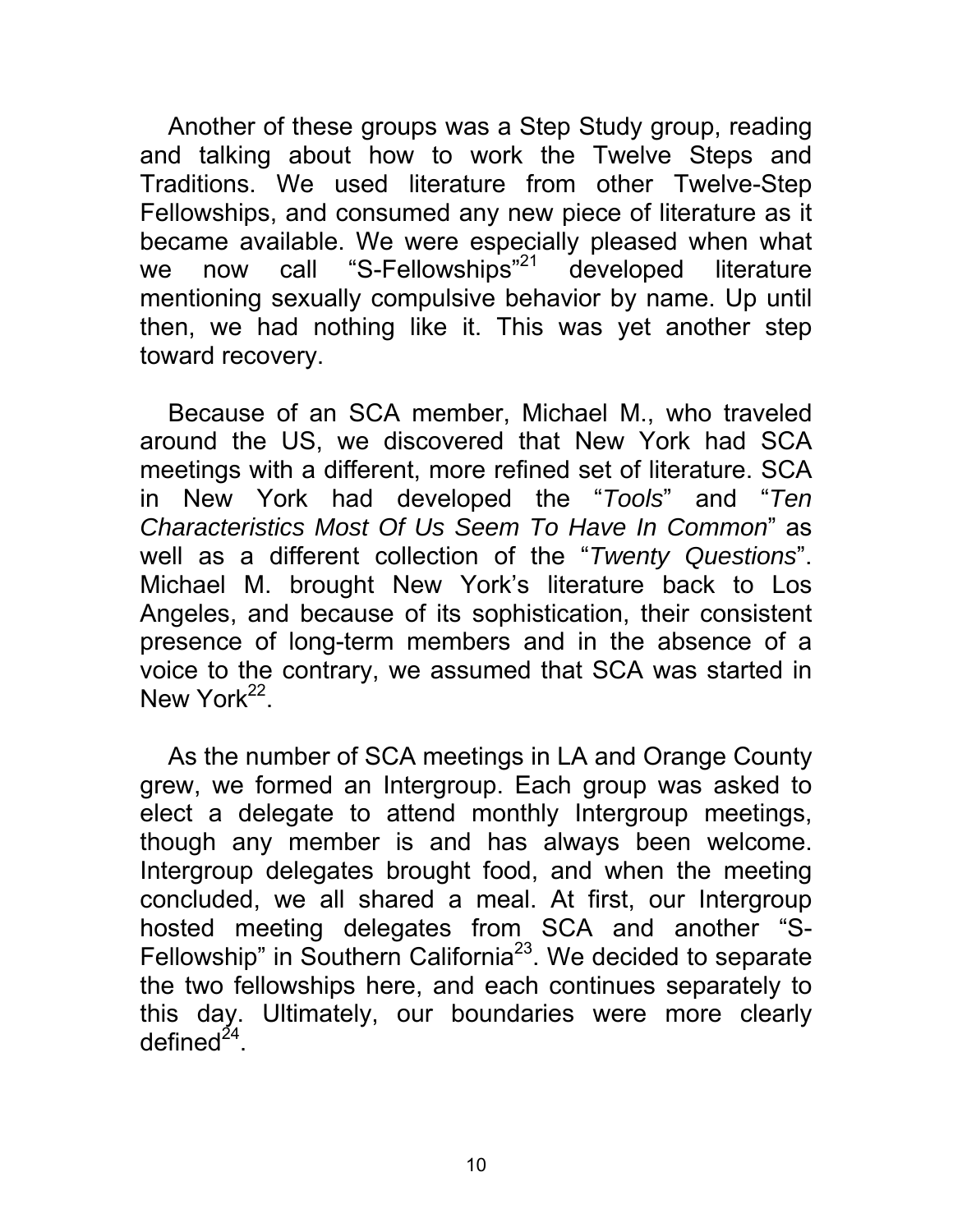On Memorial Day in 1987, SCA in LA and Orange counties started having regular retreats, in addition to the Intergroup meetings<sup>25</sup>. One member said that at their first retreat, they heard others make light of the terrible things that had happened to them. At their second one, this member began to master the spiritual principles discussed at the retreat. By their third retreat, they facilitated a workshop. The retreats were followed by social outings, such as river rafting, and advanced our healing process. We began to comprehend the importance of socializing, as a *Tool* of recovery.

Most meetings in our early days had well attended fellowship gatherings afterwards. This is where some of us learned about intimacy for the first time: We took a chance and trusted a few SCA members with our stories. We were relieved at no longer having to keep our story straight $^{26}$ ,  $^{27}$ . We learned of the problems with dating newcomers and other members of SCA. (Ultimately, we adopted the *"Closing Statement,"* as developed by SCA in New York.) And we learned of the progressive nature of sexual compulsion by hearing upon their return, of what happened to those who left the fellowship prematurely.

The most sophisticated piece of literature at our meetings consisted of a pamphlet, which we now call the "Yellow Four-Fold." It contained all the literature we had, and was especially useful, because it $^{28}$  was all we needed to hold a meeting. In those days, individual readings such as the *Twelve Steps* and *Twelve Traditions*, were typed out and photocopied, for the leader to use during meetings. These pieces of SCA literature, poetry and literature from other appropriate sources, crowded our literature tables.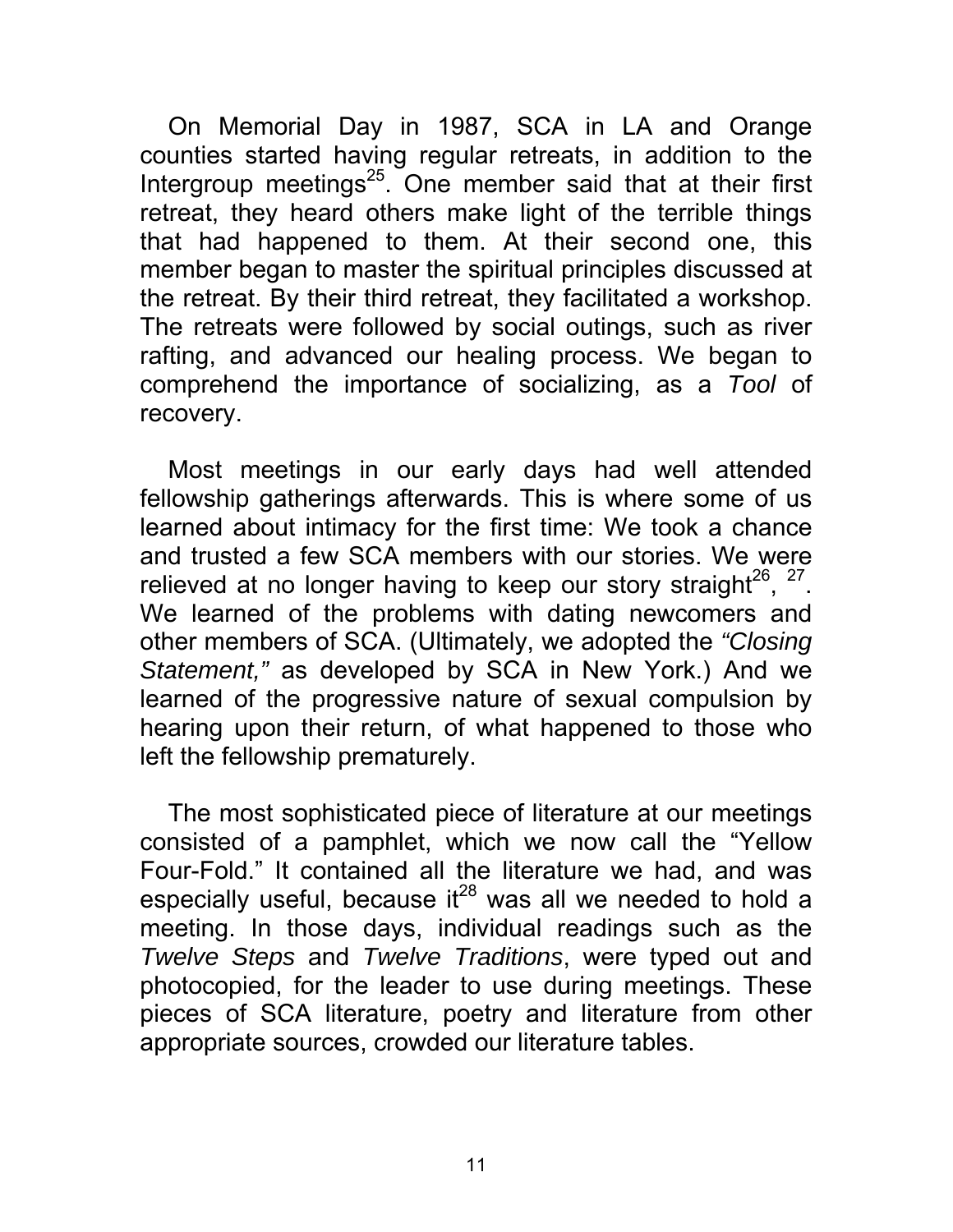This crowding must have happened at the same time in New York SCA meetings, because both Intergroups almost simultaneously created booklets containing all the SCA literature we had<sup>29</sup>, <sup>30</sup>. SCA in New York sent three delegates to Los Angeles, to represent their meetings, including Frank H., whom we *all* assumed to be our founder. LA and Orange County SCA had three delegates too<sup>31</sup>. Our first order of business was to declare ourselves to be the International Service Organization (ISO), of Sexual Compulsives Anonymous.

Over the three day weekend of our first SCA Conference in 1990—with Frank H. as our keynote speaker—we unified the literature, which we now call *"Sexual Compulsives Anonymous: A Program of Recovery"*, also known as the *"SCA Blue Book,"* and we established a working relationship $^{32}$ ,  $^{33}$ .

Years later, at the Los Angeles SCA convention<sup>34</sup>, Frank L. was our keynote speaker. Frank L. distributed an assortment of photocopied documents from the 1970s, and told us his story<sup>35</sup>. Here was a man who told us an SCA history, which had been lost with time<sup>36</sup>. It has taken us some time to authenticate the story and documents, and to get used to the idea that SCA, and indeed all S-Fellowships thereafter, were preceded by the sometimes-tenuous thread of SCA meetings in Los Angeles and Orange counties.

As the message of recovery spreads to all corners of society $37$ , the message is simply this: If you want to stop acting out your sexual compulsion, starting now you can; look, we are doing it, one day at a time. Because of the willingness and work of Frank L. and Frank H., we have a worldwide organization that is affirmative of each individual's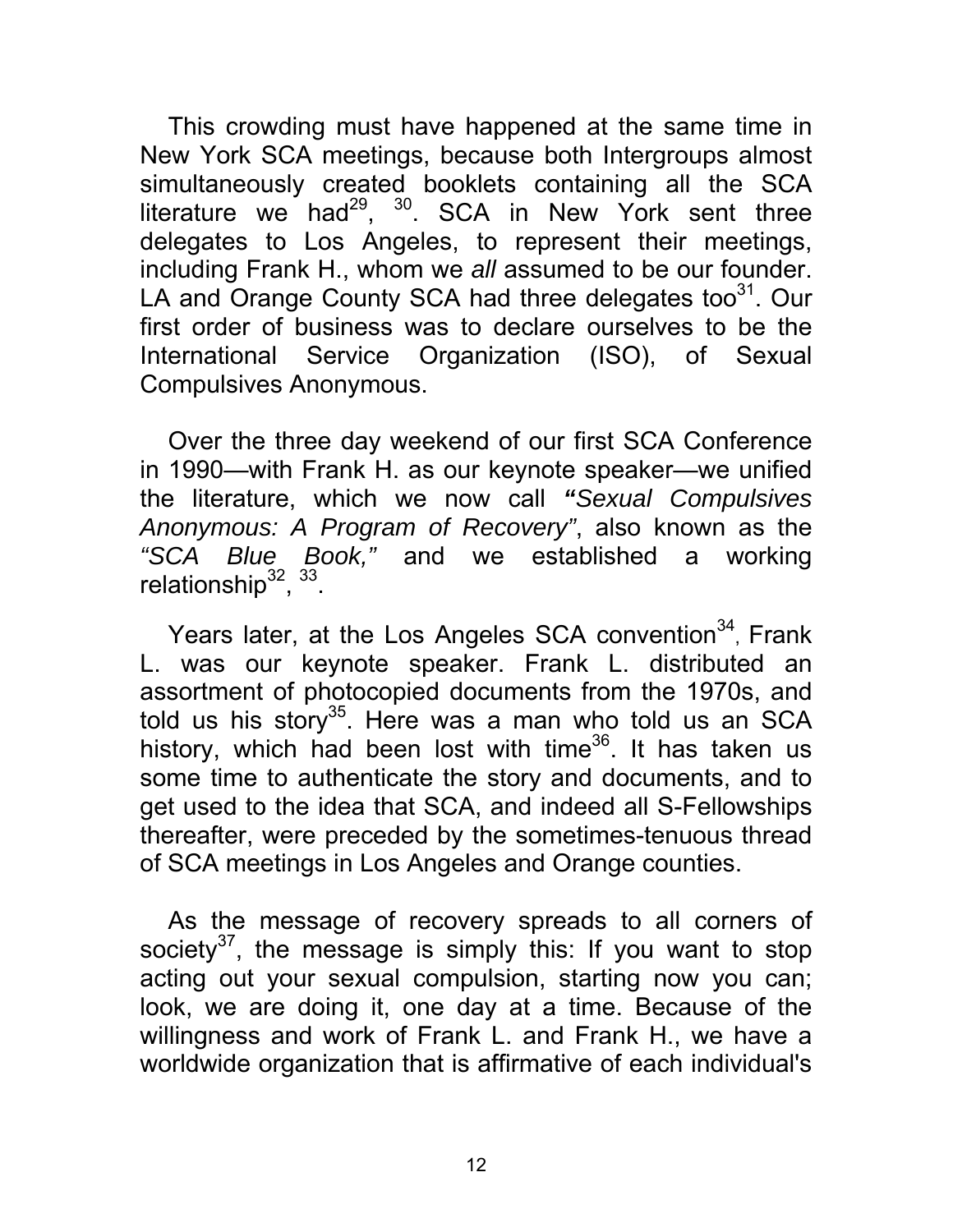humanity, and open to all who are sexually compulsive, seeking recovery.

And here is what we would like you to remember: **Keep coming back!** Your presence is enough to help stabilize this lifeboat in which we find ourselves. When SCA members quit coming back to meetings, the memory of their experience, strength and hope is lost, and it falls to those who remain, to rediscover what we once had. One person can make a world of difference.

© Copyright 2020, by Los Angeles Intergroup of Sexual Compulsives Anonymous. All rights reserved. Permission to copy is by permission only.

## **A DOCUMENT FROM SEXUAL COMPULSIVES ANONYMOUS IN LOS ANGELES (SCA-LA), FOR CIRCULATION WITHIN LA-AREA GROUPS ONLY.**

Please help us with feedback or any additional information you can provide. Write to us at:

Workshops@SCALosAngeles.org, Thank You

 $3$  He needed some organization to work with him.

 $7$  Some of us were unhappy and had trouble accepting our sexuality. Our isolation increased with every bout of acting out.

 $1$  Alcoholics Anonymous (AA) had been founded in 1935, some thirty-eight years before the first SCA meeting in Los Angeles, in the spring of 1973. By then, most people knew of AA and it was just becoming socially acceptable to admit one's alcoholism. During the years between the founding of AA and the start of SCA, we saw the world plunged into World War Two. When it was over, many of the men and women who served in that war returned home and started families.

 $2$  The life served most of us at least once though, or we would not have become addicted to it.

<sup>&</sup>lt;sup>4</sup> That early group, and all its subsequent manifestations, laid the foundation for what was to follow.

 $5$  And had a relationship with the legal system. The legal system needed an alternative to jail, and sometimes sent us prospective new members.

 $6$  We called public toilets "tearooms," implying that they were within the private realm.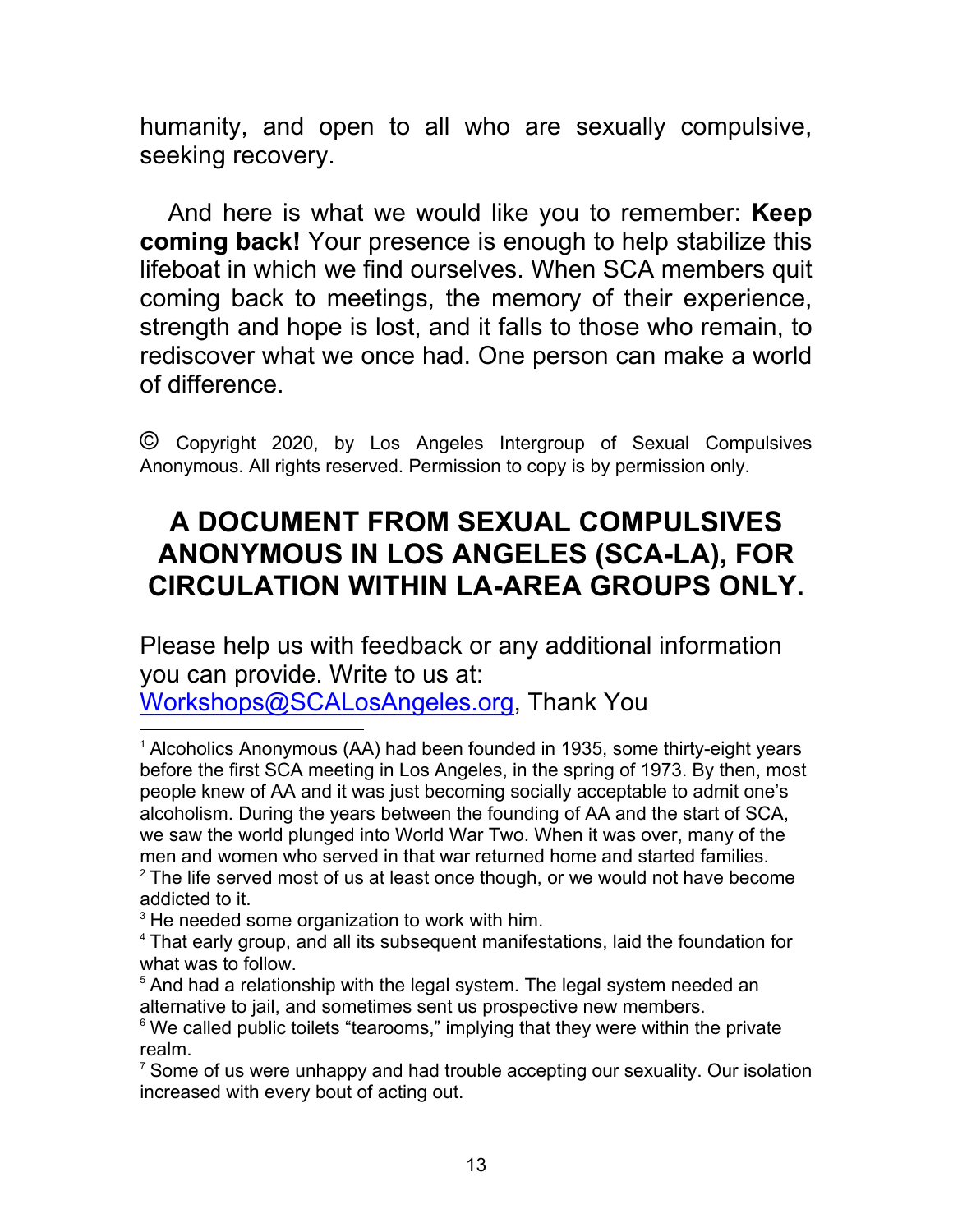<sup>8</sup> Sometimes the best we could do was to divert our bodies to an SCA meeting, while wearing our acting out set of clothes. Sponsors received telephone calls from sponsees who were acting out at the other end of the line.

 $9$  This was the precipitous nature of our sexual compulsion and of the desperate measures we employed to stop. Each of us was welcomed to the group, and congratulated for having made the decision to be in recovery that day.

 $10$  Some SCA groups still have the commitment portion of the meeting today.  $<sup>11</sup>$  In the years since the first SCA meeting in Los Angeles, we have seen</sup>

members begin attending meetings at younger ages, and before they have lost everything. We have learned to suggest that newcomers find someone to help, as a means of helping themselves. And we tell them the hardest things they will ever have to do are to avoid complacency in recovery, and continue attending meetings on a regular basis.

 $12$  The unpredictable nature of what one could find at a meeting hampered attendance, and made the group vulnerable to being taken over by domineering members. A long-term SCA member from Orange County speaks of attending chaotic meetings, devoid of direction and leadership. And yet, upon returning to SCA on other occasions, they report that the group had literature, leadership, structure and readings during the meeting.

 $13$  We heard stories from long-term SCA members of taking a vote to wrest control of the meeting from an earnest member who was a therapist. He would sometimes interrupt another member's sharing with directions to say "toilet," for example, instead of "tearoom." The group took a vote to adhere more strictly to the Twelve Traditions, as well as the Twelve Steps, as adapted from AA. They did this to discourage cross talk, to rotate the leadership of each meeting, and to limit the term length of the meeting secretary. This was the result of more new members from AA and other Twelve Step programs entering SCA.

<sup>14</sup> When the Acquired Immune Deficiency Syndrome (AIDS) epidemic occurred, during that same period, (late 1970s and early 1980s,) attendance at SCA meetings ballooned.

<sup>15</sup> SCA meetings, which had once been in Orange County restarted, and the total number of meetings in LA and Orange County hovered between three and four.  $16$  AIDS at the time being a fatal disease, many of us reasoned that if we had only five years to live, and it took two years to achieve sexual sobriety, we would have three years of freedom from acting out; improving our lives and the lives of others. This was worthwhile.

<sup>17</sup> Later, despite treatments developed for HIV, SCA in LA and Orange County suffered catastrophic loss of leadership as a result of the AIDS epidemic. <sup>18</sup> Organizations formed to address the concerns of alcoholics.

 $19$  We broke the "two-week ceiling" (No SCA members here could continuously abide by their sexual recovery plan for more than two and a half weeks.), and we closed in on thirty days of continuous sexual sobriety, as defined on our written sexual recovery plan and shared with another member, preferably our sponsor.  $20$  These members were the first to call attention to these milestones in LA and Orange counties, and word spread throughout the fellowship here.